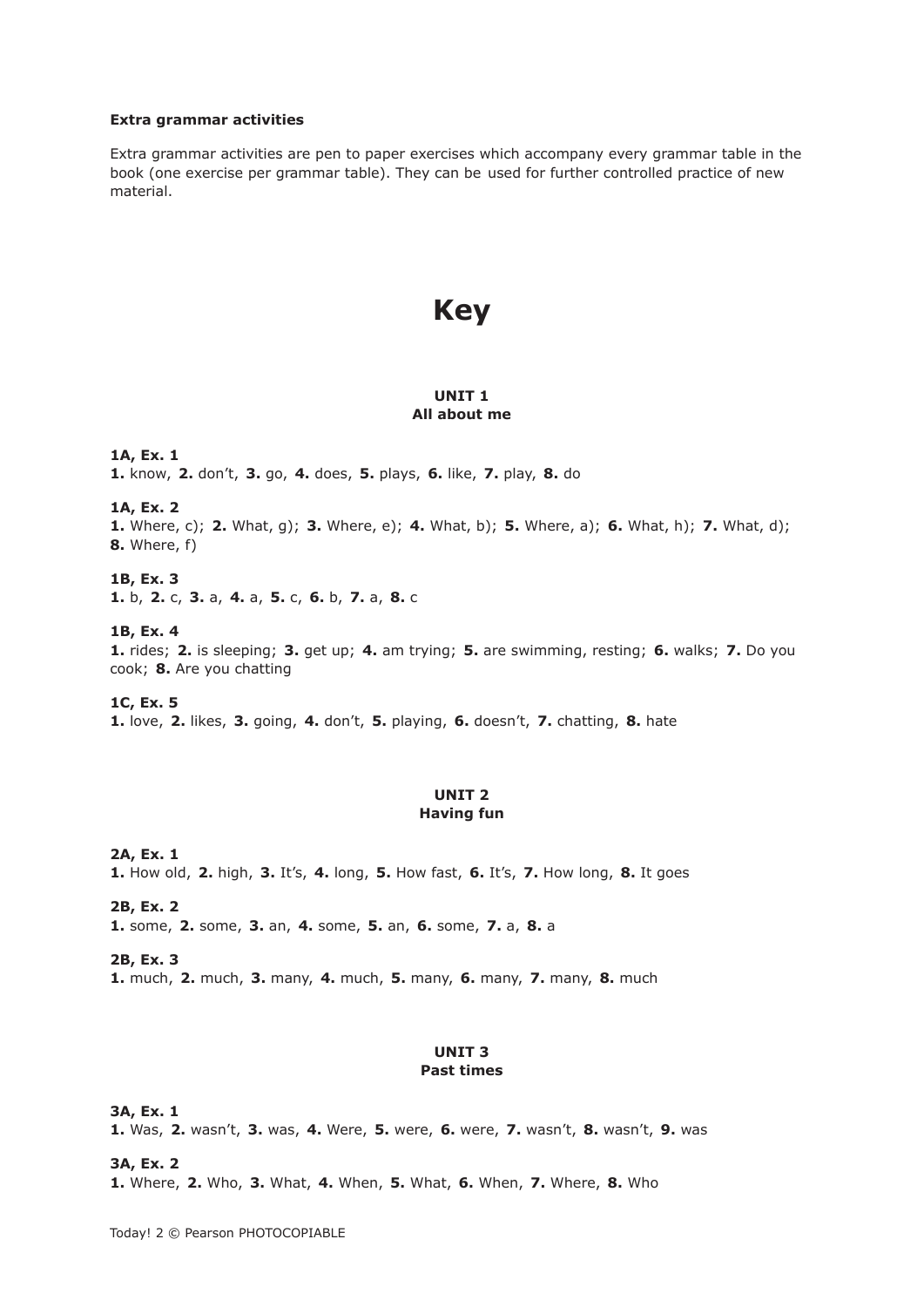#### **3B, Ex. 3**

**1.** asked, **2.** watched, **3.** cooked, **4.** liked, **5.** stayed, **6.** hated, **7.** visited, **8.** helped

#### **3B, Ex. 4**

**1.** did you watch the news, **2.** they show anything interesting, **3.** showed a video recorded on Mars, **4.** did you visit in Rome, **5.** didn't visit anything, **6.** did you stay in the hotel

#### **3C, Ex. 5**

**1.** wore, **2.** became, **3.** bought, **4.** rode, **5.** ate, **6.** saw, **7.** went, **8.** took

## **3C, Ex. 6**

**1.** a, **2.** b, **3.** b, **4.** a, **5.** b, **6.** a, **7.** a, **8.** b

# **UNIT 4 It's a musical world**

#### **4A, Ex. 1**

**1.** sold, **2.** wanted, **3.** got, **4.** gave, **5.** changed, **6.** started, **7.** met, **8.** won

## **4A, Ex. 2**

**1.** put, **2.** did he put, **3.** did they play, **4.** played, **5.** went, **6.** did you go, **7.** did you want, **8.** wanted

**4B, Ex. 3 1.** listened, **2.** haven't, **3.** been, **4.** have, **5.** I've, **6.** seen, **7.** ever, **8.** never

**4B, Ex. 4 1.** to, **2.** on, **3.** by, **4.** by, **5.** to, **6.** by

# **UNIT 5 Things I like**

#### **5A, Ex. 1**

**1.** shorter; **2.** smaller; **3.** deeper; **4.** the longest; **5.** the biggest; **6.** larger, the largest; **7.** higher, the highest; **8.** hotter, the hottest

**5B, Ex. 2 1.** more, **2.** than, **3.** best, **4.** worst, **5.** the, **6.** most, **7.** better, **8.** worse

**5C, Ex. 3 1.** a, **2.** b, **3.** c, **4.** b, **5.** a, **6.** c

**5C, Ex. 4** 

**1.** one, **2.** ones, **3.** ones, **4.** ones, **5.** one, **6.** one, **7.** ones, **8.** one

## **UNIT 6 Day by day**

#### **6A, Ex. 1**

**1.** too, **2.** enough, **3.** enough, **4.** too, **5.** enough, too, **6.** enough, **7.** too

#### **6B, Ex. 2**

**1.** have to, **2.** don't have to, **3.** Do (you), **4.** have to, **5.** don't, **6.** Does (she), **7.** have to, **8.** does, **9.** has to, **10.** Do (we), **11.** have to, **12.** do, **13.** Does (your sister), **14.** have to, **15.** doesn't